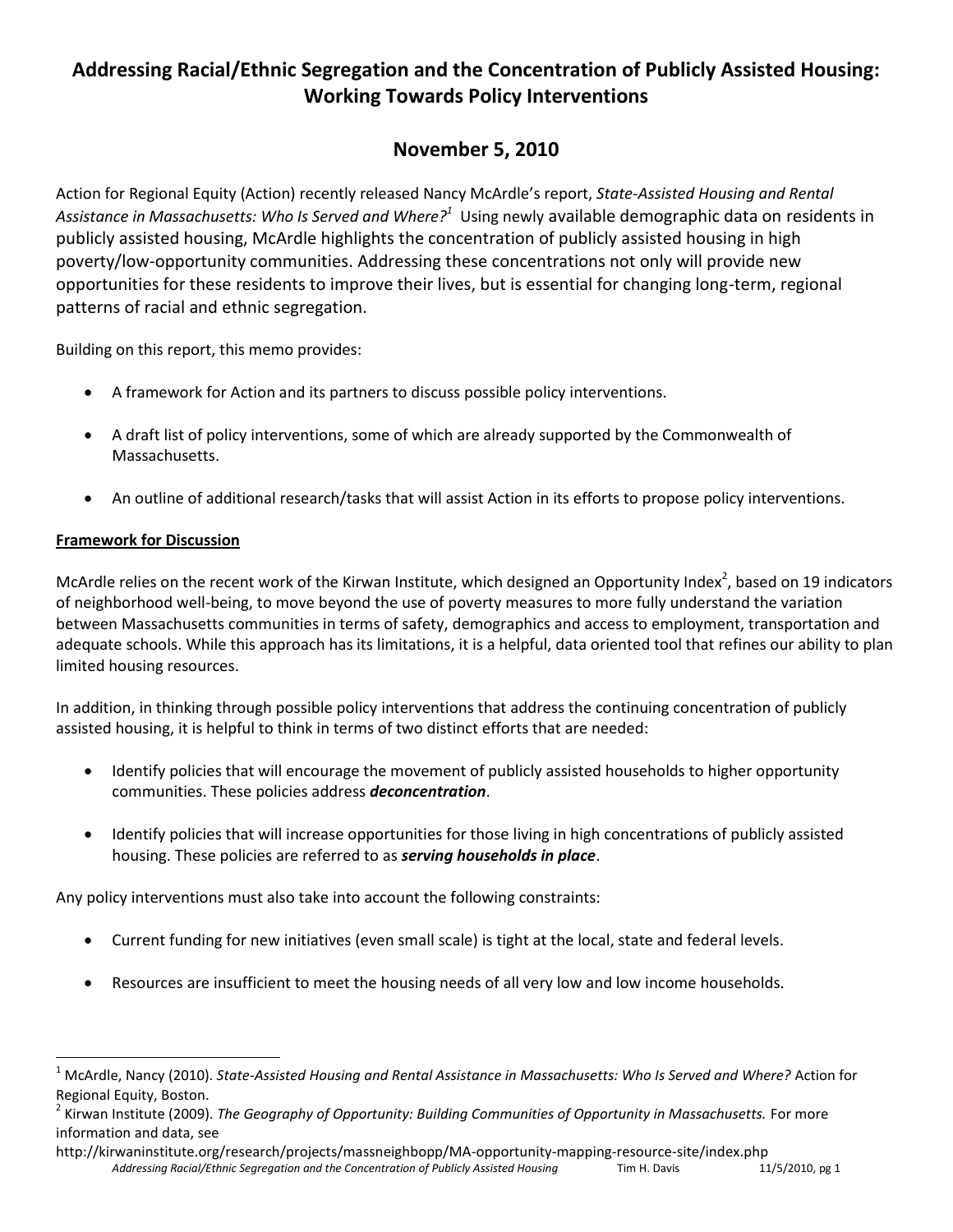- It is difficult to balance efforts to place new housing in higher opportunity areas with the higher number of development opportunities in lower opportunity communities.
- Production of new housing is limited by zoning regulations and the fragmented character of local government, which is compounded by high levels of NIMBYism.
- Program regulations continue to differ between state and federal assisted programs, and coordinating approaches is difficult.

But there are also opportunities:

 $\overline{a}$ 

- The Patrick/Murray administration, through its 2007 *Analysis of Impediments,* 3 its 2008 *Affirmative Fair Housing Market Guidelines,<sup>4</sup> and its 2009 Affirmative Fair Housing and Civil Rights Policy<sup>5</sup> shows sensitivity to the issue of* concentration and can be seen as a partner in the effort to create new policy.
- HUD is taking a more active role in enforcing Affirmative Fair Housing guidelines (such as requiring updated analyses of impediments), providing more leverage for advocates to influence policy.
- The smart growth movement and the passage of smart growth districts (40R) have opened the door to efforts that link transportation to new development opportunities in suburban communities.
- The US Census Bureau soon will begin releasing American Community Survey data at the census tract level that will assist in the revision and ongoing use of the Kirwan Opportunity Index.

<sup>3</sup> Commonwealth of Massachusetts, Department of Housing and Community Development (2007). *Analysis of Impediments to Fair Housing Access and Action Steps to Mitigate Impediments*. Accessed November 4, 2010 at [http://www.mass.gov/?pageID=ehedterminal&L=3&L0=Home&L1=Community+Development&L2=Community+Planning&sid=Ehed&](http://www.mass.gov/?pageID=ehedterminal&L=3&L0=Home&L1=Community+Development&L2=Community+Planning&sid=Ehed&b=terminalcontent&f=dhcd_hd_fair_fairh&csid=Ehed) [b=terminalcontent&f=dhcd\\_hd\\_fair\\_fairh&csid=Ehed.](http://www.mass.gov/?pageID=ehedterminal&L=3&L0=Home&L1=Community+Development&L2=Community+Planning&sid=Ehed&b=terminalcontent&f=dhcd_hd_fair_fairh&csid=Ehed)

<sup>4</sup> Commonwealth of Massachusetts, Department of Housing and Community Development (2008).*Affirmative Fair Housing Marketing Plan Guidelines*. Accessed November 4, 2010 at [http://www.mass.gov/Ehed/docs/dhcd/hd/fair/afhmp.pdf.](http://www.mass.gov/Ehed/docs/dhcd/hd/fair/afhmp.pdf)

<sup>5</sup> Commonwealth of Massachusetts, Department of Housing and Community Development (2009). *Affirmative Fair Housing and Civil Rights Policy*. Accessed November 4, 2010 a[t http://www.mass.gov/Ehed/docs/dhcd/hd/fair/affirmativefairhousingp.pdf.](http://www.mass.gov/Ehed/docs/dhcd/hd/fair/affirmativefairhousingp.pdf)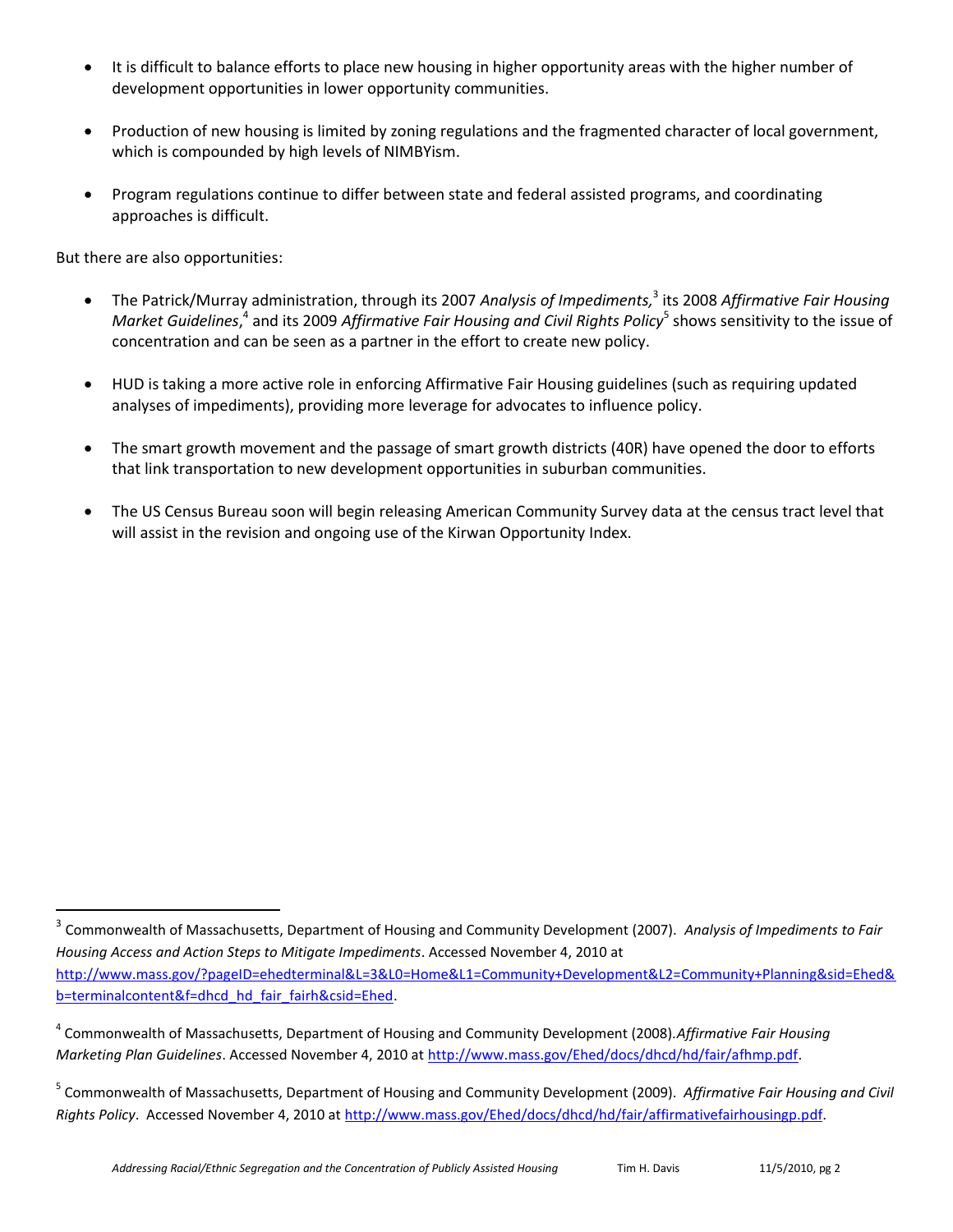#### **Possible Policy Interventions**

 $\overline{\phantom{a}}$ 

As a way of framing the potential policy interventions, the below grid begins by looking at deconcentration efforts, followed by approaches serving households in place. Within, each approach, policy interventions are outlines in terms of impediments to fair housing, potential policy interventions/actions, and any relevant notes. This grid should be a starting point for discussion, to be edited and expanded.

| <b>Impediment to Fair Housing</b>                                 | <b>Policy/Action</b>                                                                                                                                | <b>Notes</b>                                      |  |  |
|-------------------------------------------------------------------|-----------------------------------------------------------------------------------------------------------------------------------------------------|---------------------------------------------------|--|--|
| De-Concentration of Publicly Assisted Households                  |                                                                                                                                                     |                                                   |  |  |
| Framing of the dialogue:                                          |                                                                                                                                                     |                                                   |  |  |
| Traditional policy interventions have focused on the              | Reframe as access to opportunity, not just                                                                                                          | While 2007 AI encourages development in           |  |  |
| deconcentration of poverty.                                       | elimination of concentrations of poverty.                                                                                                           | lower poverty areas and mentions                  |  |  |
|                                                                   |                                                                                                                                                     | connections to other needs (transport, etc),      |  |  |
|                                                                   |                                                                                                                                                     | use of "Opportunity" framework better             |  |  |
|                                                                   |                                                                                                                                                     | accounts for full range of needs.                 |  |  |
| Preserve existing affordable housing in higher opportunity areas: |                                                                                                                                                     |                                                   |  |  |
| Thousands of existing affordable housing units in                 | While advocacy and implementation of the Act                                                                                                        | According to CHAPA 18,902 units of affordable     |  |  |
| higher opportunity areas may be lost due to                       | Preserving Publicly Assisted Affordable Housing                                                                                                     | housing are at risk due to expiring use           |  |  |
| expiring use restrictions.                                        | should be undertaken where possible to preserve                                                                                                     | restrictions before the end of 2012. <sup>6</sup> |  |  |
|                                                                   | all existing affordable housing units, focus                                                                                                        |                                                   |  |  |
|                                                                   | preservation efforts on properties in higher                                                                                                        |                                                   |  |  |
|                                                                   | opportunity communities.                                                                                                                            |                                                   |  |  |
|                                                                   | Increase access to existing and newly developed publicly assisted housing units in higher opportunity communities by low-income households from low |                                                   |  |  |
| opportunity communities:                                          |                                                                                                                                                     |                                                   |  |  |
| Local preferences reduce the mobility of families to              | Review local preference policies and suggest                                                                                                        | Currently, the local preference pool is adjusted  |  |  |
| move to higher opportunity communities.                           | changes, including:                                                                                                                                 | to include households from outside the local      |  |  |
|                                                                   | 1) Reducing the allowable percentage held for local                                                                                                 | area in order to meet minimum racial/ethnic       |  |  |
|                                                                   | preference from 70 percent.                                                                                                                         | percentages comparable to the metro               |  |  |
|                                                                   | 2) Changing the local preference pool adjustment                                                                                                    | statistical area. Adjusting to meeting            |  |  |
|                                                                   | to reflect racial/ethnic percentages in metro by                                                                                                    | percentages of low-income households better       |  |  |
|                                                                   | income.                                                                                                                                             | reflects metro area needs.                        |  |  |
| Eligibility guidelines for privately owned affordable             | 1) Advocate for lower overall income thresholds or                                                                                                  | The BTC and others have advocated for using       |  |  |
| housing commonly allow families up to 80 percent                  | use of additional subsidies.                                                                                                                        | Boston's median income instead of AMI. At         |  |  |
| of Area Median Income (AMI), when need is most                    | 2) Advocate for the reservation of a specific                                                                                                       | the metropolitan level, advocacy may need to      |  |  |
| acute among households earning less than 30                       | number of units for very low income households.                                                                                                     | focus on relative need. Rent/income analysis      |  |  |
| percent of AMI.                                                   |                                                                                                                                                     | may prove that households earning close to 80     |  |  |
|                                                                   |                                                                                                                                                     | percent AMI have private housing options.         |  |  |

*Addressing Racial/Ethnic Segregation and the Concentration of Publicly Assisted Housing* Tim H. Davis 11/5/2010, pg 3 <sup>6</sup> Citizens' Housing and Planning Association's list of expiring use properties, accessed from www.chapa.org/pdf/CEDACatriskreportJune2010.pdf on August 12, 2010.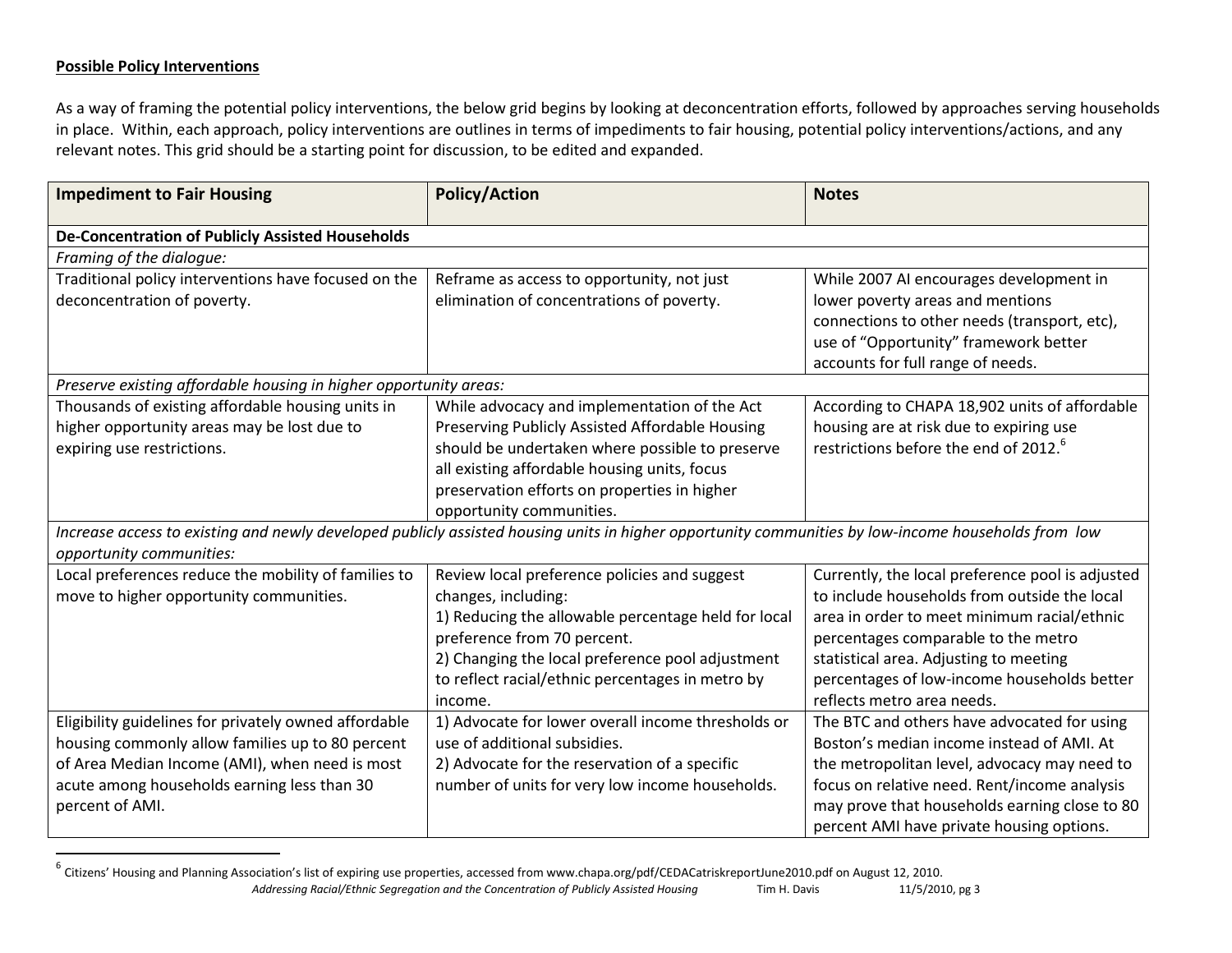| <b>Impediment to Fair Housing</b>                                                         | <b>Policy/Action</b>                                  | <b>Notes</b>                                    |
|-------------------------------------------------------------------------------------------|-------------------------------------------------------|-------------------------------------------------|
| Each developer markets units, creating                                                    | Create one marketing list for all affordable          | Successful advocacy in Boston has led to a      |
| impediments to access.                                                                    | homeownership and rental opportunities.               | commitment in the Boston AI to have all         |
|                                                                                           |                                                       | Inclusionary Zoning units marketed by the       |
|                                                                                           |                                                       | Boston Home Center.                             |
| Increase access to existing private housing units by publicly assisted households:        |                                                       |                                                 |
| Publicly assisted households are unaware of                                               | 1) Improve search/decision tools available to         | 1) This effort would include both high tech     |
| housing available in higher opportunity                                                   | voucher holders, including additional, easy access    | resources, such as information web sites, but   |
| communities.                                                                              | to unit listings, as well as information on higher    | also additional resources such as additional    |
|                                                                                           | opportunity areas, with a focus on availability of    | funding for housing search specialists.         |
|                                                                                           | resources, employment, schools and                    |                                                 |
|                                                                                           | transportation.                                       |                                                 |
|                                                                                           | 2) Improve tenant knowledge of search/decision        | 2) Improve marketing of the lists such as the   |
|                                                                                           | resources through outreach and marketing.             | Metrolist.                                      |
|                                                                                           | 3) Insure that requirements to submit units listings  | 3) To what degree is the Metrolist              |
|                                                                                           | to Metrolist (or similar) are adequately enforced.    | requirement enforced?                           |
| Linguistic barriers limit those with a Limited English                                    | Create specific outreach programs to assist           | State has prioritized such an effort within its |
| Proficiency from accessing housing in higher                                              | linguistic minorities with housing/neighborhood       | marketing/outreach efforts.                     |
| opportunity communities.                                                                  | search.                                               |                                                 |
| Racial/ethnic minorities feel that they will be                                           | Fund additional "welcoming community" efforts, to     |                                                 |
| unwelcome in a higher opportunity community.                                              | change both perceptions of those who live in the      |                                                 |
|                                                                                           | community and those who might move in.                |                                                 |
| Increase availability of existing, private housing units to publicly assisted households: |                                                       |                                                 |
| Rent levels for Housing Choice Vouchers are too                                           | Seek administrative authority from HUD to             |                                                 |
| low to allow home-seekers to have many housing                                            | establish higher payment standards for                |                                                 |
| options outside of core city areas.                                                       | neighborhoods with higher rents to ensure             |                                                 |
|                                                                                           | opportunity in non-concentrated areas.                |                                                 |
| Lead paint continues to be a deterrent to renting to                                      | 1) Continue to provide funding for de-leading         | 1) State has commitment to providing de-        |
| families with children                                                                    | homes, focusing some funds on households moving       | leading funds, but has not targeted to high     |
|                                                                                           | into high opportunity communities.                    | opportunity communities                         |
|                                                                                           | 2) Fund discrimination testing that includes lead     |                                                 |
|                                                                                           | paint as a cause for discrimination based on familial |                                                 |
|                                                                                           | status                                                |                                                 |
| Housing counseling, search and placement agencies                                         | Increase outreach efforts to landlords in higher      |                                                 |
| have inadequate relationships with landlords in                                           | opportunity communities, and include information      |                                                 |
| higher opportunity communities.                                                           | that demystifies the process of renting to voucher    |                                                 |
|                                                                                           | holder.                                               |                                                 |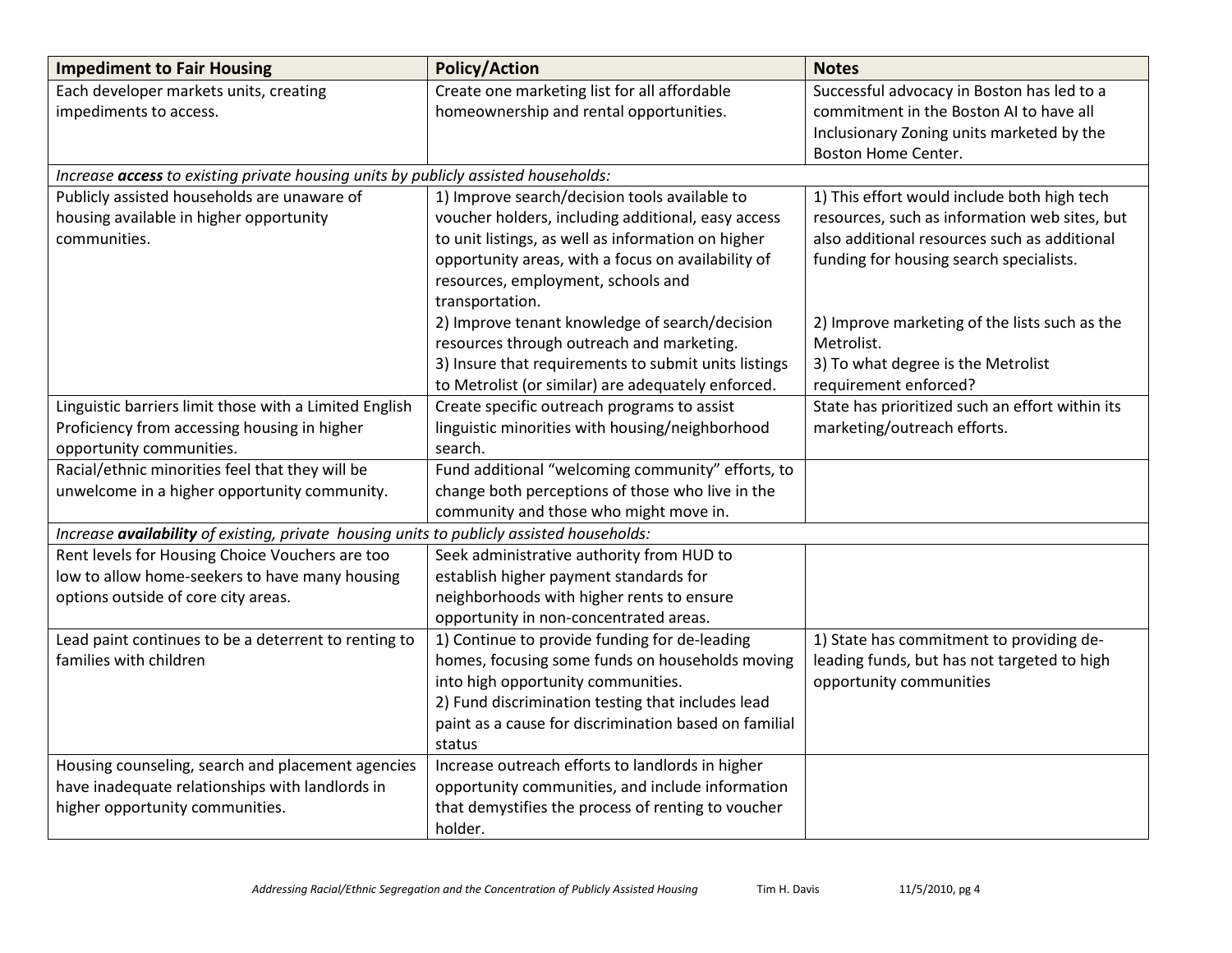| <b>Impediment to Fair Housing</b>                                                           | <b>Policy/Action</b>                                                                                | <b>Notes</b>                                   |
|---------------------------------------------------------------------------------------------|-----------------------------------------------------------------------------------------------------|------------------------------------------------|
| Discrimination based on public assistance                                                   | 1) Further fund discrimination testing programs to                                                  | 1) Abuses and barriers include unreasonable    |
| continues, resulting in limited unit availability.                                          | expose abuses and barriers.                                                                         | costs/requirements such as extensive credit    |
|                                                                                             |                                                                                                     | inquiries.                                     |
|                                                                                             | 2) Fund marketing efforts in higher opportunity                                                     |                                                |
|                                                                                             | communities that highlight this and other forms of                                                  |                                                |
|                                                                                             | housing discrimination.                                                                             |                                                |
| Homeownership opportunities in higher                                                       | Advocate for an increase in homeownership                                                           |                                                |
| opportunity communities are limited by high                                                 | opportunities through:                                                                              |                                                |
| purchase prices.                                                                            | 1) Development of affordable homeownership                                                          |                                                |
|                                                                                             | opportunities.                                                                                      |                                                |
|                                                                                             | 2) Targeting additional purchase subsidies for                                                      |                                                |
|                                                                                             | purchase in private market.                                                                         |                                                |
| Increase production of affordable housing in higher opportunity communities                 |                                                                                                     |                                                |
| Current zoning limits development of new                                                    | 1) Continue pressing municipalities to meet the 40B                                                 | 1) Given failure of repeal effort, communities |
| affordable housing in higher opportunity areas.                                             | ten percent affordable goal.                                                                        | and developers can now move forward with       |
|                                                                                             |                                                                                                     | understanding that 40B will continue.          |
|                                                                                             | 2) Reduce zoning barriers to affordable and multi-                                                  | 2) The Rappaport and Pioneer Institutes have   |
|                                                                                             | family housing production                                                                           | identified many zoning barriers to housing     |
|                                                                                             |                                                                                                     | production. According to the state AI, 16      |
|                                                                                             |                                                                                                     | percent of municipalities do not allow any     |
|                                                                                             |                                                                                                     | multi-family housing.                          |
|                                                                                             | 3) Use Smart Growth concepts/initiatives to                                                         |                                                |
|                                                                                             | provide housing in higher opportunity                                                               |                                                |
|                                                                                             | communities, such as encouraging the creation of<br><b>40R Smart Growth Districts</b>               |                                                |
|                                                                                             |                                                                                                     |                                                |
|                                                                                             | 4) Encourage inclusionary zoning                                                                    | Research is needed to know if some changes     |
| There are more development opportunities in<br>lower opportunity than in higher opportunity | 1) Change the state's Qualified Allocation Plan for<br>Low Income Housing Tax Credits to prioritize | have been made already.                        |
| communities.                                                                                | developments in higher opportunity communities.                                                     |                                                |
|                                                                                             | 2) Encourage state to implement incorporation of                                                    |                                                |
|                                                                                             | affordable housing provision in scoring system for                                                  |                                                |
|                                                                                             | state discretionary grants.                                                                         |                                                |
|                                                                                             | 3) Encourage identification of state-owned land in                                                  |                                                |
|                                                                                             | higher opportunity communities that can be                                                          |                                                |
|                                                                                             | developed as affordable housing.                                                                    |                                                |
| Availability of affordable housing is limited because                                       | Advocate for policies that require larger average                                                   |                                                |
| of development type (elderly) or unit sizes that                                            | unit sizes and/or family unit set-asides.                                                           |                                                |
| insufficient for larger families.                                                           |                                                                                                     |                                                |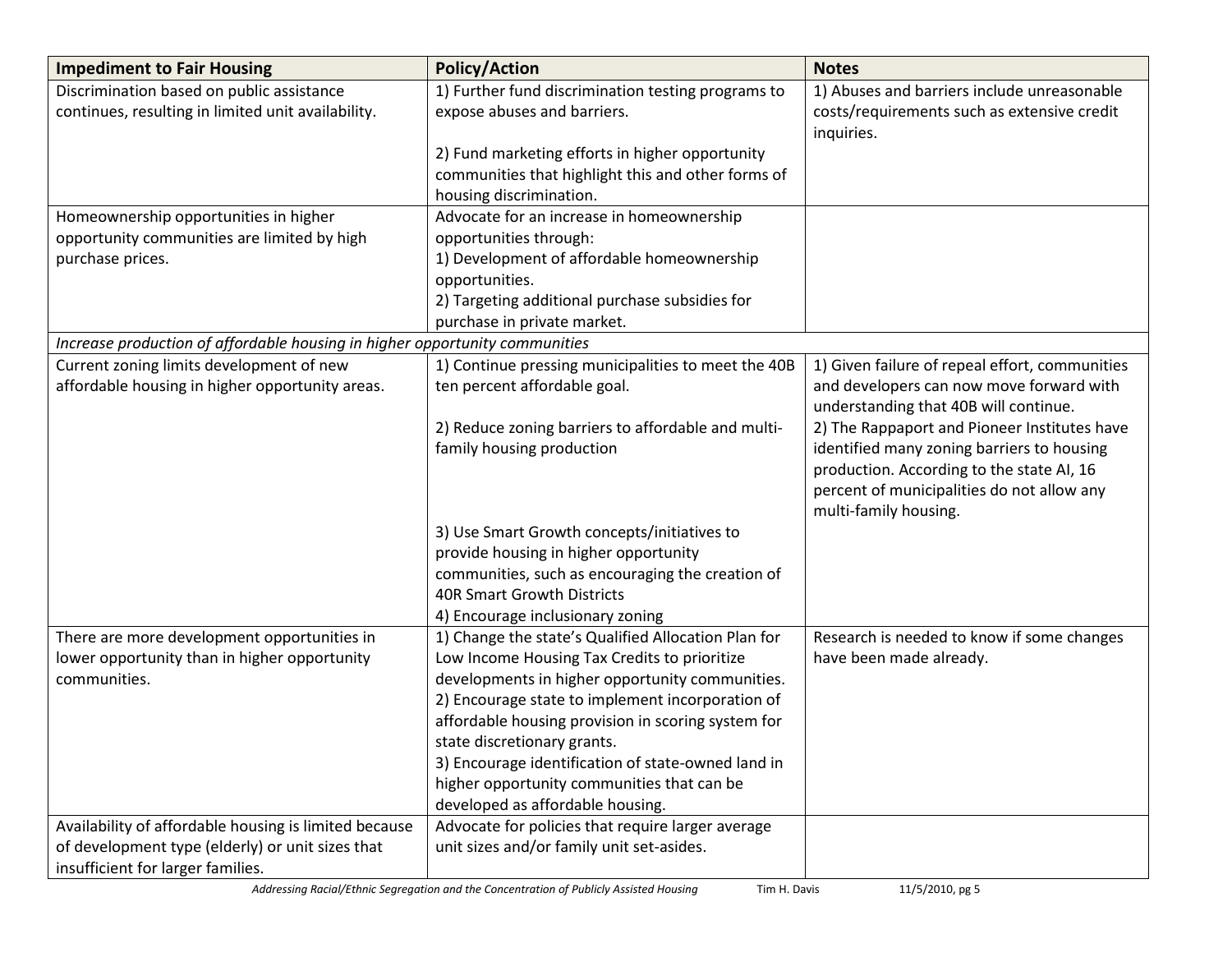| <b>Impediment to Fair Housing</b>                          | <b>Policy/Action</b>                                                                                                                        | <b>Notes</b>                                      |
|------------------------------------------------------------|---------------------------------------------------------------------------------------------------------------------------------------------|---------------------------------------------------|
|                                                            | Increasing Opportunities within Concentrations of Publicly Assisted Households in Low Opportunity Communities (Serving Households in Place) |                                                   |
| Publicly assisted households are concentrated in           | 1) Advocate for increased opportunities within low                                                                                          | 1) The efforts underway in Boston's Fairmount     |
| low opportunity communities. Resources are                 | opportunity communities through a multi-pronged                                                                                             | Corridor serve as a model. Such an effort         |
| insufficient to eliminate these concentrations, and        | approach that addresses safety, education,                                                                                                  | requires coordination between funders, local      |
| given the difficulties in developing affordable            | housing, transportation and health.                                                                                                         | institutions and residents. The Boston effort     |
| housing, are too valuable to lose.                         |                                                                                                                                             | (and efforts already underway in other cities     |
|                                                            |                                                                                                                                             | outside MA) can serve as a model for other        |
|                                                            |                                                                                                                                             | MA urban communities.                             |
|                                                            | 2) Where a multi-pronged approach is not                                                                                                    |                                                   |
|                                                            | available, advocate for more piecemeal efforts such                                                                                         |                                                   |
|                                                            | as increased transportation access/transportation                                                                                           |                                                   |
|                                                            | equity.                                                                                                                                     |                                                   |
| High levels of foreclosure, combined with general          | Advocate for strong enforcement of housing quality                                                                                          |                                                   |
| neighborhood deterioration, may lead to                    | standards to maintain quality of state assisted                                                                                             |                                                   |
| deterioration of publicly assisted properties (both        | units, stabilizing both the families and the                                                                                                |                                                   |
| state assisted properties and state assisted renters)      | neighborhoods around them.                                                                                                                  |                                                   |
| Foreclosures reduce units available to publicly            | Advocate for programs that work with                                                                                                        | According to an MHP analysis or foreclosure       |
| assisted households.                                       | homeowners and tenants to preserve residence or                                                                                             | data, as of October 1, 2010, there were at        |
|                                                            | maintain property for low-income tenants.                                                                                                   | least 7,105 rental units at risk due to           |
|                                                            |                                                                                                                                             | foreclosure in Massachusetts.                     |
| <b>Cross-Cutting Efforts</b>                               |                                                                                                                                             |                                                   |
| Increase our understanding of publicly assisted households |                                                                                                                                             |                                                   |
| Data is by program, rather than household, making          | Align data sources in order to understand universe                                                                                          | Current difficulties include mismatched           |
| it difficult to understand the entire picture.             | of households, as well as by program.                                                                                                       | addresses and other inconsistencies that make     |
|                                                            |                                                                                                                                             | it difficult to know, for example, if a household |
|                                                            |                                                                                                                                             | is both a voucher holder and living in state      |
|                                                            |                                                                                                                                             | supported housing.                                |
| Language is not included in current data collection,       | Add language to data collected by the state.                                                                                                |                                                   |
| making it difficult to assess linguistic needs and         |                                                                                                                                             |                                                   |
| programming.                                               |                                                                                                                                             |                                                   |
| Data on federally assisted housing/households is           | Advocate for expansion of data collection to these                                                                                          | In the case of many housing                       |
| limited.                                                   | sources.                                                                                                                                    | providers/agencies, such as with Local Housing    |
|                                                            |                                                                                                                                             | Authorities, state assisted housing data is       |
|                                                            |                                                                                                                                             | already required.                                 |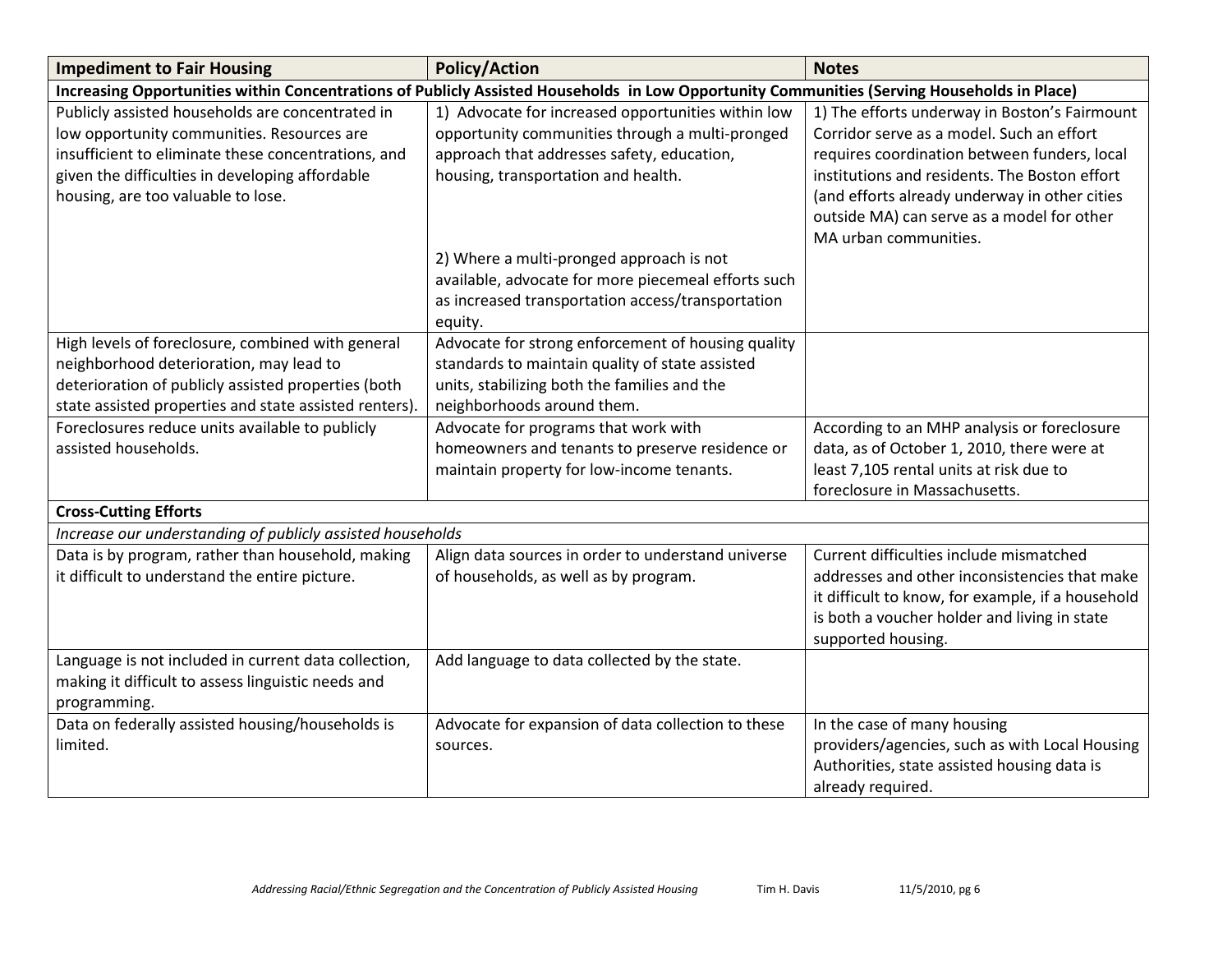### **Research and Testing Efforts**

Further research, along with testing, can aid Action, its partners and the state to identify possible policy interventions.

*Affordable Housing Need: What is the real need for affordable housing resources, both in terms of types and size of households, as well as location of assisted units?*

- Survey existing research (e.g., *Greater Boston Housing Report Card*) that estimates housing trends and future housing needs.
- Examine recent demographic trends for very low income households and forecast future needs.

*Currently Assisted Households: Who is currently assisted and how does this compare to all low-income households?*

 Continue tracking of state assisted housing data and compare to census bureau data for entire low-income population.

*What barriers do households face in accessing housing in higher opportunity communities?*

- Survey existing research on mobility efforts.
- Complete focus groups with households to determine (1) Needs (transportation, access to jobs, social networks/supports, etc.) and (2) Perceptions of barriers to entry to higher opportunity communities.
- Test potential landlords for housing discrimination. This would not only include traditional testing related to race and ethnicity, but would also include other protected categories such as family status (e.g. the question of lead paint in the property).

*Existing affordable housing: Where are the existing affordable housing units in higher opportunity communities?*

Identify expiring use developments in higher opportunity areas so as to focus preservation resources.

*Potential Affordable Housing: Where are the ideal locations for the creation of new affordable housing in higher opportunity area?*

- Identify primary areas for new development through mapping the following:
	- o Relationship between current and proposed 40R Districts with Kirwan Opportunity Areas
	- o Possible 40R District locations based on an overlay of Kirwan Opportunity Areas with proximity to transportation and job resources
	- o High-job growth communities

*Existing Policies: Have recent fair housing policy changes been implemented, and if so, what have been the outcomes of these changes?*

- Research implementation and outcomes of action steps outlined in the 2007 Analysis of Impediments and the 2009 Affirmative Fair Housing and Civil Rights Policy, including:
	- $\circ$  Changes to Affirmative Fair Marketing regulations, as outlined on page 119 of the 2007 AI.
	- o Changes to development preferences/Qualified Allocation Plan for Low Income Housing Tax Credits (LIHTC).
- Research implementation of Executive Order 478, including identification of discretionary funding sources for which Affirmative Fair Housing goals can be attached (Commonwealth Capital scoring for discretionary grants).